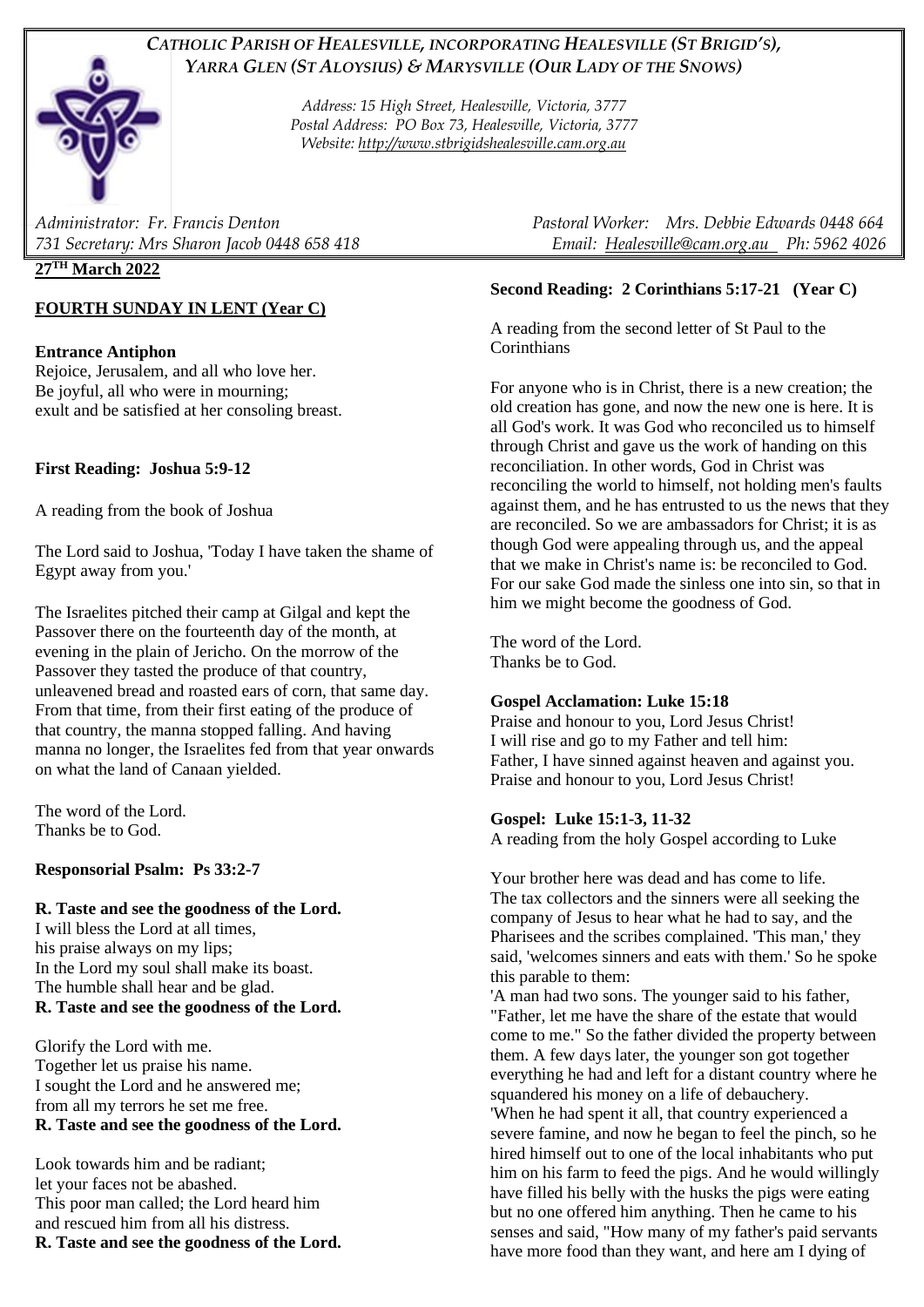hunger! I will leave this place and go to my father and say: Father, I have sinned against heaven and against you; I no longer deserve to be called your son; treat me as one of your paid servants." So he left the place and went back to his father.

'While he was still a long way off, his father saw him and was moved with pity. He ran to the boy, clasped him in his arms and kissed him tenderly. Then his son said, "Father, I have sinned against heaven and against you. I no longer deserve to be called your son." But the father said to his servants, "Quick! Bring out the best robe and put it on him; put a ring on his finger and sandals on his feet. Bring the calf we have been fattening, and kill it; we are going to have a feast, a celebration, because this son of mine was dead and has come back to life; he was lost and is found." And they began to celebrate.

'Now the elder son was out in the fields, and on his way back, as he drew near the house, he could hear music and dancing. Calling one of the servants he asked what it was all about, "Your brother has come" replied the servant "and your father has killed the calf we had fattened because he has got him back safe and sound." He was angry then and refused to go in, and his father came out to plead with him; but he answered his father, "Look, all these years I have slaved for you and never once disobeyed your orders, yet you never offered me so much as a kid for me to celebrate with my friends. But, for this son of yours, when he comes back after swallowing up your property - he and his women - you kill the calf we had been fattening."

'The father said, "My son, you are with me always and all I have is yours. But it was only right we should celebrate and rejoice, because your brother here was dead and has come to life; he was lost and is found."'

The Gospel of the Lord. Praise to you, Lord Jesus Christ.

#### **Communion Antiphon**

The Lord anointed my eyes: I went, I washed, I saw and I believed in God.

Latest Guidelines from the Melbourne Catholic Archdiocese of Melbourne can be found here: <https://melbournecatholic.org/covid-19-guidelines>

### **PARISH PRAYER LIST**

**Recently Deceased:** Matthew Jefcott **Sick:** Babies Emmett, Noah Glen Christie, Tedi and Santi; Roman, Blake Smith, Trish Leahy, John Snell, Abby Sharp, Peter Munro, Megan, Bernie Jansen, Andrew Sharp, John, Glenn, Lyn Francis, Dorothy Barber, Fiona, Annie Preuss, Michelle Ryan, Damian, John, Alison, Heather, Julie Bates, Garry Dettman, Bradley Jordan, Jeanette Henkel, Richard Galbraith, Debbie Huby, Geoff Lucas, Sandra Donkin, Glen, Fred Coullas, Evie Gleeson, Indy Dawes, Rade Krstic, Megan Williams, Michael Wood, Michael, Margo & Stephen Youngberry, Marie Hammond, John Mulholland, Rhiannon Days, Val Savitt, Ron Garland, Jaz Nueber, James Cooney, Robert, Mary & Gerard Bariola, Tilly Van der Zee, Lydia, Joyce Slattery, Annie, Bob Ireland, Val & Michael Christie, Ted & Peter

Bowling, Natasha, Mia, James, Mitchell Wilson, Veronica Ireland, Lauren, Brooke, Anthony, Laura Baosde Pinto, Michelle, Judy, Annette Fromholtz, John Wray, Lynn Doensen , Elsa Gianforte, Fiona M, Louise Janse,

## **FOR THOSE WHOSE ANNIVERSARIES ARE IN MARCH**

Sr Nell Russell (03.03.16), Ronald Donchi (05.03.83), H. Weda (12.03.03), Rene Chandler

(13.03.96), Helen Srafford, (16.03.08), Frank McDonald (12.03.04), John Doensen (17.03.17),

Ziggy Nadolski (18/3/11), Claudio Latin (20.03.13), Mary Snell (22.03.12),

Antionio Bariola (24.03.99), John Field (23.03.42), Mary Wood (23.03.03),

Eva Jansen (2006) , Erica Fries (2005), Mavis McKenzie (2006), Harry van de ven, Susan Sosic (25.03.19)

## **Gardening around the church and presbytery**

If you can help out in any way in keeping our gardens looking neat, please contact the office. Our gardening team needs assistance with big jobs and little, from mowing and whipper snipping to weeding. This need not be a big time commitment, we simply need generous parishioners to be available when they can to join a pool of willing hands to help maintain our large grounds. Thanks!

# **Thanksgiving St Brigid's Healesville, 13th& 20March 2022 – NOT AVALIABLE AT TIME OF PRINTING** Thanksgiving: \$

Presbytery: \$

### **Easter Mass Times**

**14th April- 7:30 pm**.

Holy Thursday, Mass of the Lord's Supper followed by Altar of Repose, Individual Prayer and Adoration.

**15th April,** Good Friday. **3:00 pm** Passion of the Lord

**16th April**, Holy Saturday. **7.30pm** Easter Vigil Mass

**17th April** Easter Sunday Mass **10:30 am** St. Patrick's, Lilydale **8:30 am** St. Brigid's, Healesville



**Stations of the Cross** Good Friday 10.00am at St Aloysius - Yarra Glen

### **INFORMATION SESSION FOR THE PERMANENT DIACONATE**

ARE YOU BEING CALLED TO SERVE? The Permanent Diaconate is open to single and married men who want to serve God and the Church as ordained ministers. COME & SEE! An Information Session about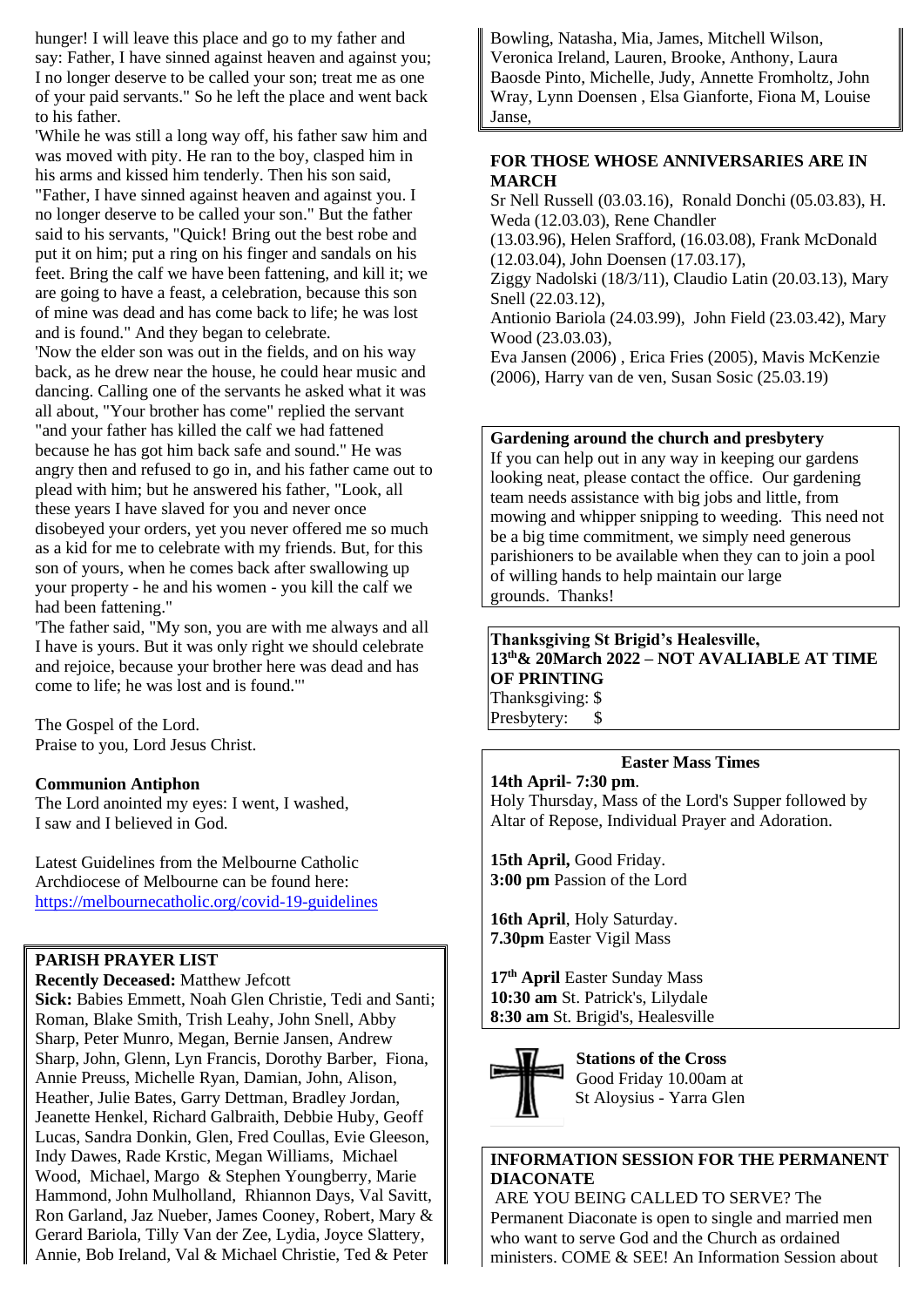the Permanent Diaconate will be held on Saturday 2 April 2022, 10:00 -11.45 am at the Catholic Theological College (CTC), East Melbourne. For more information: A new Vocations website is under development, however the links below (copy, then paste) are working. Watch: Melbourne's Deacons <https://youtu.be/q2RhNDbtTS0> Watch: Pope Francis' 2020 Prayer Intention for Deacons <https://youtu.be/NuG99HD1LaY>Read More: [Brochure] <https://www.cam1.org.au/permanent-diaconate> Contact: Office of the Permanent Diaconate (Phone) 03 9412 3357 (Email) [diaconate@cam.org.au](mailto:diaconate@cam.org.au)

**Consecration of Russia and Ukraine to the Immaculate Heart of Mary**



*"In the end my Immaculate Heart will triumph" – Our Lady of Fatima*

With the violent conflict between Ukraine and Russia escalating and geo-political tensions rising across the globe there is, indeed, an urgent need for prayer. From a Christian perspective, all warfare is (at least in part) spiritual. As St Paul says, "For our struggle is not against flesh and blood, but against the rulers, against the authorities, against the powers of this world's darkness, and against the spiritual forces of evil in the heavenly realms." (Ephesians 6:12). In a real sense, the fate of nations lie in the hearts and souls of the Christian faithful the world over – whether they respond in prayer, penance and charity, or spiritual indifference and stony-hearted unrepentance.

As concerns about how this conflict might play out continue to plague us, Pope Francis made a most surprising announcement last week, when he declared his intent to consecrate Russia and Ukraine to the Immaculate Heart of Mary. News of this went viral. It genuinely energised many Catholics who immediately understood the significance of what the Pope was doing in the light of the message of Fatima.

In the apparition of Fatima on July 13, 1917, Our Lady gave the three seers a terrifying vision of hell. According to Sr Lucia dos Santos, the principal seer of Fatima, Mary said: "You saw hell where the souls of poor sinners go; to save them, God wishes to establish in the world devotion to my Immaculate Heart. If you do what I say, many souls will be saved and you will have peace…There will be wars, hunger, persecutions of the Church and of the Holy Father. To impede this *I come to ask for the consecration of Russia to my Immaculate Heart* and Eucharistic reparation on the First Saturdays. If my desires are heeded, Russia will be converted and there will be peace; if not, she will spread her errors through all the world, promoting persecutions against the Church. The good will be martyred and the Holy Father will have much to suffer; various nations will be annihilated …Suddenly the horizon will darken... Later, a brilliant ray of light and hope will arise…In the end My Immaculate Heart will triumph."

Over the past decades various Catholic commentators have debated about whether the specific demands of the various Pope's consecration of Russia to the Immaculate Heart of Mary were fulfilled. Some argue that it was in essence; others argue that the specific details of Our Lady's request were in each case bafflingly ignored. What makes Pope Francis' consecration unique is the fact that he has specifically called upon all the bishops of the world, and the priests also, to make this consecration together in a coordinated effort. This is powerful witness to the catholicity (ie. universality) of the Church's prayer in union with her chief shepherd. Pope Francis is to be commended and thanked for taking this initiative, and we can only pray that many hearts are moved and turn back to God, especially those in a position to influence world events.

God willing, at 5pm Rome-time on Friday  $25<sup>th</sup> March$ (Feast of the Annunciation) Pope Francis will have made the consecration of Russia and the Ukraine to the Immaculate Heart of Mary. In response to the Holy Father's request, I will likewise be offering the consecration of Russia and Ukraine to the Immaculate Heart of Mary at St Patrick's Lilydale which due to the time difference will be at 3:00am. The following is a except from the official text of the consecration issued by the Vatican. Each of us is invited to pray this prayer and to renew our faith in the triumph of the Most Sacred Heart of Jesus through the Immaculate Heart of Mary to usher in a new reign of peace.

*"Mother Mary, we now desire to welcome you into our lives and our history. At this hour, a weary and distraught humanity stands with you beneath the cross, needing to entrust itself to you and, through you, to consecrate itself to Christ. The people of Ukraine and Russia, who venerate you with great love, now turn to you, even as your heart beats with compassion for them and for all those peoples decimated by war, hunger, injustice and poverty.*

*Therefore, Mother of God and our Mother, to your Immaculate Heart we solemnly entrust and consecrate ourselves, the Church and all humanity, especially Russia and Ukraine. Accept this act that we carry out with confidence and love. Grant that war may end and peace spread throughout the world. The "Fiat" that arose from*